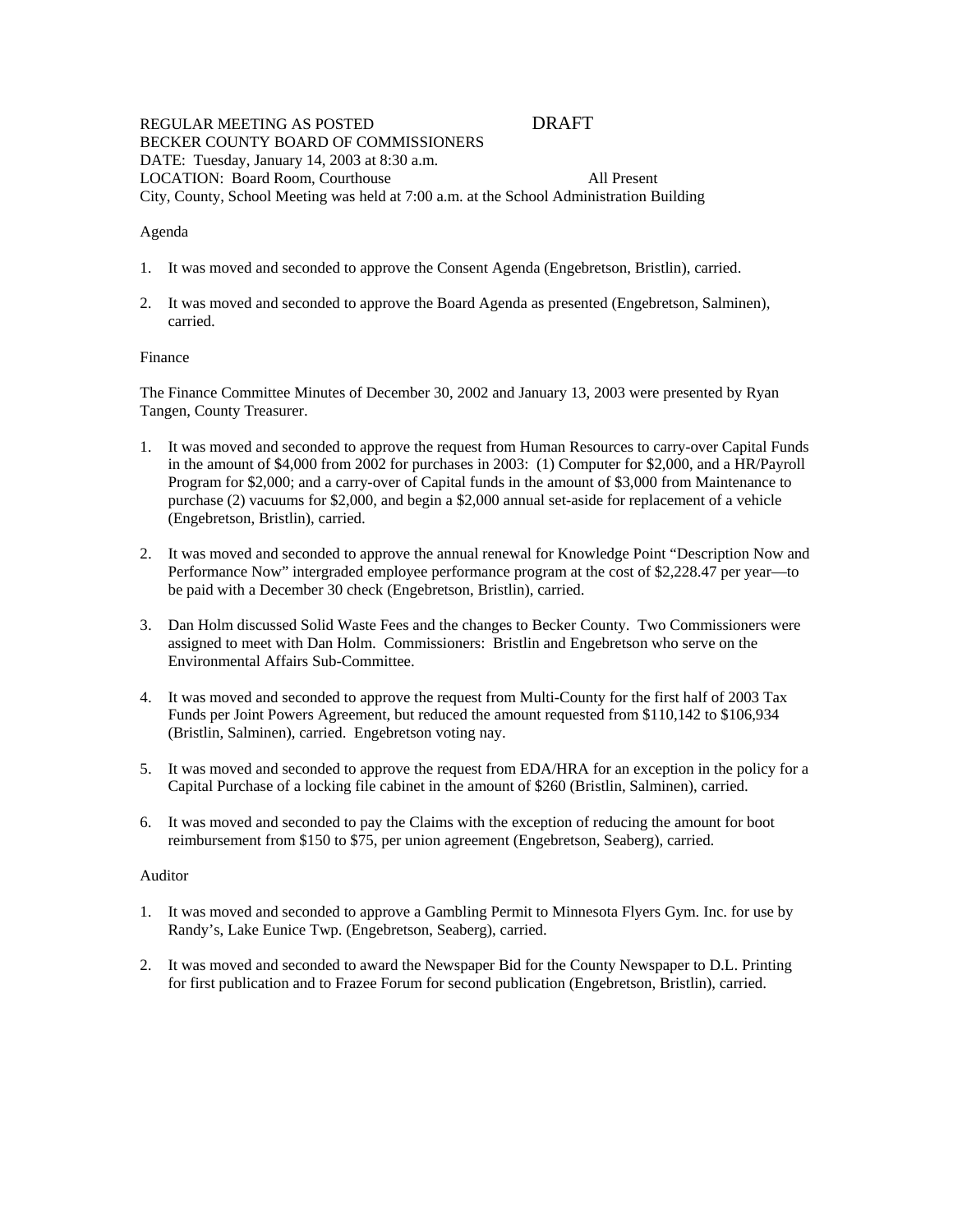#### Assessor

The following Abatements were approved on the Consent Agenda:

### 2003 Tax Payable

| Parcel No.  | Twn/Cty    | Amount | Reason                |
|-------------|------------|--------|-----------------------|
| 08.8623.000 | Detroit    | \$128  | Assessed Twice        |
| 08.1152.502 | Detroit    | 52     | Homestead             |
| 32.8359.000 | Sugar Bush |        | <b>Property Error</b> |

### Highway

- 1. It was moved and seconded to pass Resolution No's. 01-03-1A and 01-03-1B, Maintenance Materials Annual Requirements Bid Letting for the following requirements: Bituminous Materials and Asphalt Crackfiller, Corrugated Steel Pipe Culvert and Metal End Section, Dust Control-Calcium Chloride, Bituminous Mix, Aggregate Material, Maintenance Overlays, and Equipment Rental, added: Steel Sign Posts (Seaberg, Engebretson), carried.
- 2. It was moved and seconded to approve Resolution No. 01-03-1C, Allotment Advance Municipal County State Aid Funds, resolving the Commissioner of Transportation be requested to approve this advance for financing approved County state Aid Highway Projects of Becker County in an amount up to the available limit if needed in accordance with MN rules 8820.1500, Subparagraph 9, and to authorize repayments from the following year's accruals to the Municipal Construction Account of the County State Aid Highway Fund for said county (Engebretson, Bristlin), carried.
- 3. The CSAH 22 Public Input Meeting will be held on Tuesday, January 28, 2003 at 7:00 p.m. in the Board Room, Courthouse.

# Human Services

- 1. It was moved and seconded to approve the Agenda with additions (Engebretson, Salminen), carried.
- 2. It was moved and seconded to approve the Clay County Transit Contract. The cost of the contract is \$10,000, which is reimbursed by fares and the MN/DOT Grant (Engebretson, Bristlin), carried.
- 3. It was moved and seconded to approve the service contract with Lakes Crisis and Resource Center Supervised Parent/Child Visitation and Exchange Services (Salminen, Bristlin), carried.
- 4. It was moved and seconded to approve the service contract with Stellher Human Services for Family Community Support Services, Professional Home Based and Community Alternatives for Disabled individuals (CADI) (Engebretson, Seaberg), carried.
- 5. It was moved and seconded to approve the Detroit Lakes and Frazee School District's Day Treatment and FCSS contract for the purposes of funding our Stellher Family Community Support Services and the Stellher Day Treatment Program (Salminen, Engebretson), carried.
- 6. It was moved and seconded to approve the Detroit Lakes/Lakeland Day Treatment Program Service Contracts for funding through Medical Assistance matched with Special ED Funds through Lakeland Mental Health (Salminen, Engebretson), carried.
- 7. It was moved and seconded to approve the service contract with Stellher Human Services for counseling (Salminen, Engebretson), carried.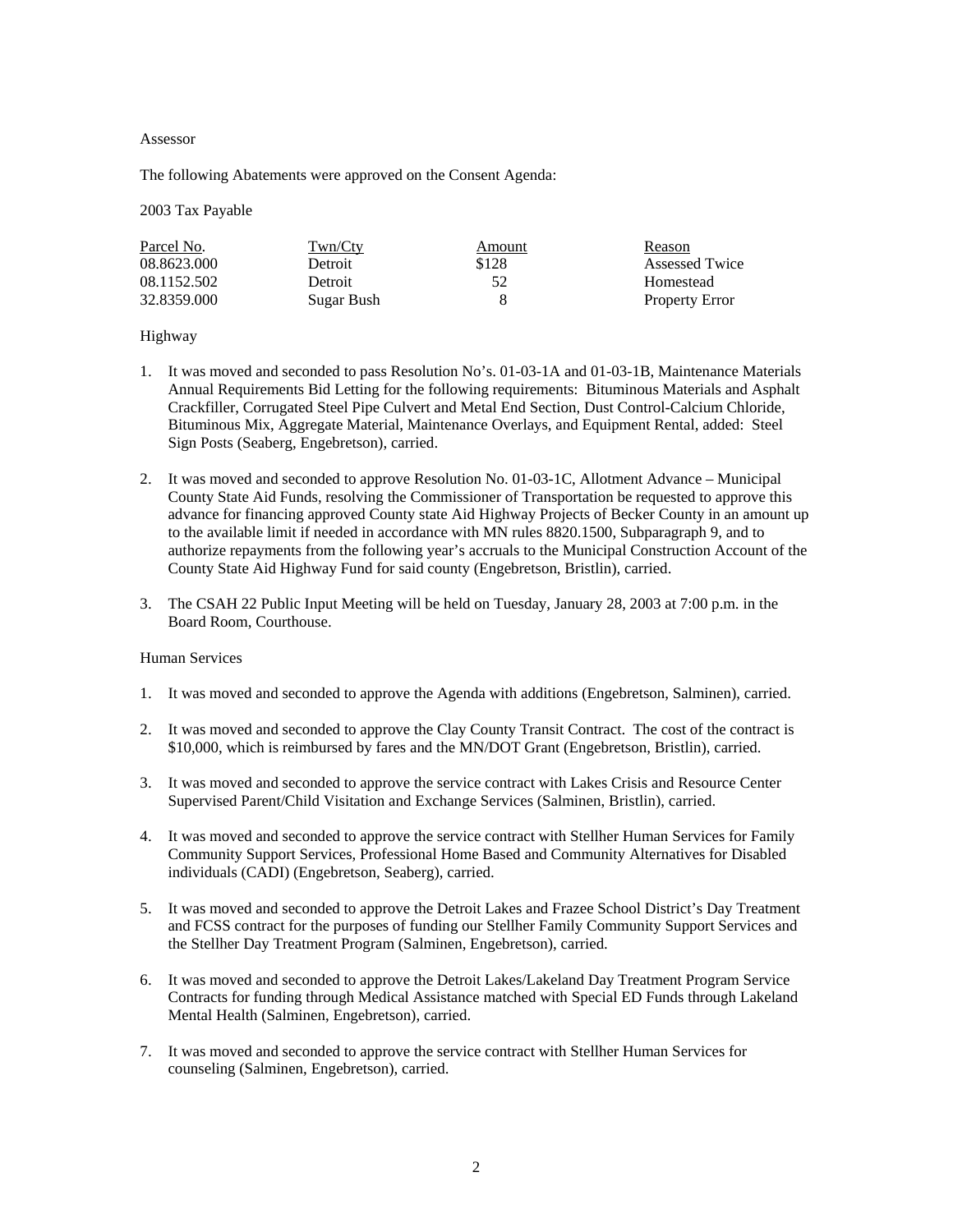- 8. It was moved and seconded to approve the Human Services Claims as presented (Engebretson, Bristlin), carried.
- 9. It was moved and seconded to accept the Family Services, Adult Services and Probation Placement Reports.

### **Commissioners**

- 1. Reports & Correspondence
- 2. Appointments:
	- a. It was moved and seconded to appoint Don Lefebvre as WesMin RC&D Director for 2003 (Salminen, Bristlin), carried.
	- b. It was moved and seconded to appoint Keith Brekken to the Credit Card Committee (Engebretson, Salminen), carried.
- 3. It was moved and seconded to authorize the Chair to sign the STS Contracts from the Department of Corrections for ¼ state position for Fiscal July 1 to June 30, 2003 (Engebretson, Bristlin), carried.
- 4. It was moved and seconded to pass a Resolution of Support for the Minnesota County Restructure Act of 2003 based on the following three key provisions and to have each Commissioner sign the Resolution: 1. Counties may provide those services that contribute to the health, safety, welfare and economic well-being of the county. Counties may provide services unless directly prohibited by the state. 2. All mandates, maintenance of efforts, rules requiring the delivery of services and reporting requirements excluding those rules and mandates that originate or access federal monies are repealed. 3. Counties shall have immunity stemming from all lawsuits for failure to provide non-mandated services (Salminen, Bristlin), carried.
- 5. It was moved and seconded to approve the request from WesMin RC&D for dues of \$250 for 2003 (Seaberg, Bristlin), carried.
- 6. Al Rasmussen, Extension Director, brought a request to the Board from the Extension Committee to house the Food Safety person for Extension in Becker County. It was moved and seconded to approve to extend an invitation to Carol Ann Burtness to be housed at the Becker County Extension Office at no cost to Becker County (Engebretson, Seaberg), carried.
- 7. It was moved and seconded to approve attendance at the AMC Conference for New Elected Officials. Brian C. Berg, Harry Salminen, Dave Seaberg and Bob Bristlin will be attending January 15 – 17.
- 8. It was moved and seconded to authorize any commissioner's attendance at the Tribal Government Meeting on Monday, January 27, at the Shooting Star; and the Fire Chiefs Meeting on Tuesday, January 28.
- 9. The NACO Conference held in Washington DC, Feb. 28 March 4, 2003 was discussed and will come back to the Board for consideration.
- 10. It was moved and seconded to authorize (1) Commissioner from the Highway Committee and (1) Commissioner from the Planning & Zoning Committee (Commissioner Seaberg) to attend the 2003 Aggregate Mining Conference, March 6 and 7, 2003 at the St. Cloud Civic Center, St. Cloud, MN. Commissioner Winter, Chair, also suggested that the County Auditor, and another Planning & Zoning representative attend the meeting (Engebretson, Salminen), carried. Bristlin voting nay.
- 11. Roger asked the Board to have their appointees selected for the Planning & Zoning Board by the January 28, 2003 Board Meeting.